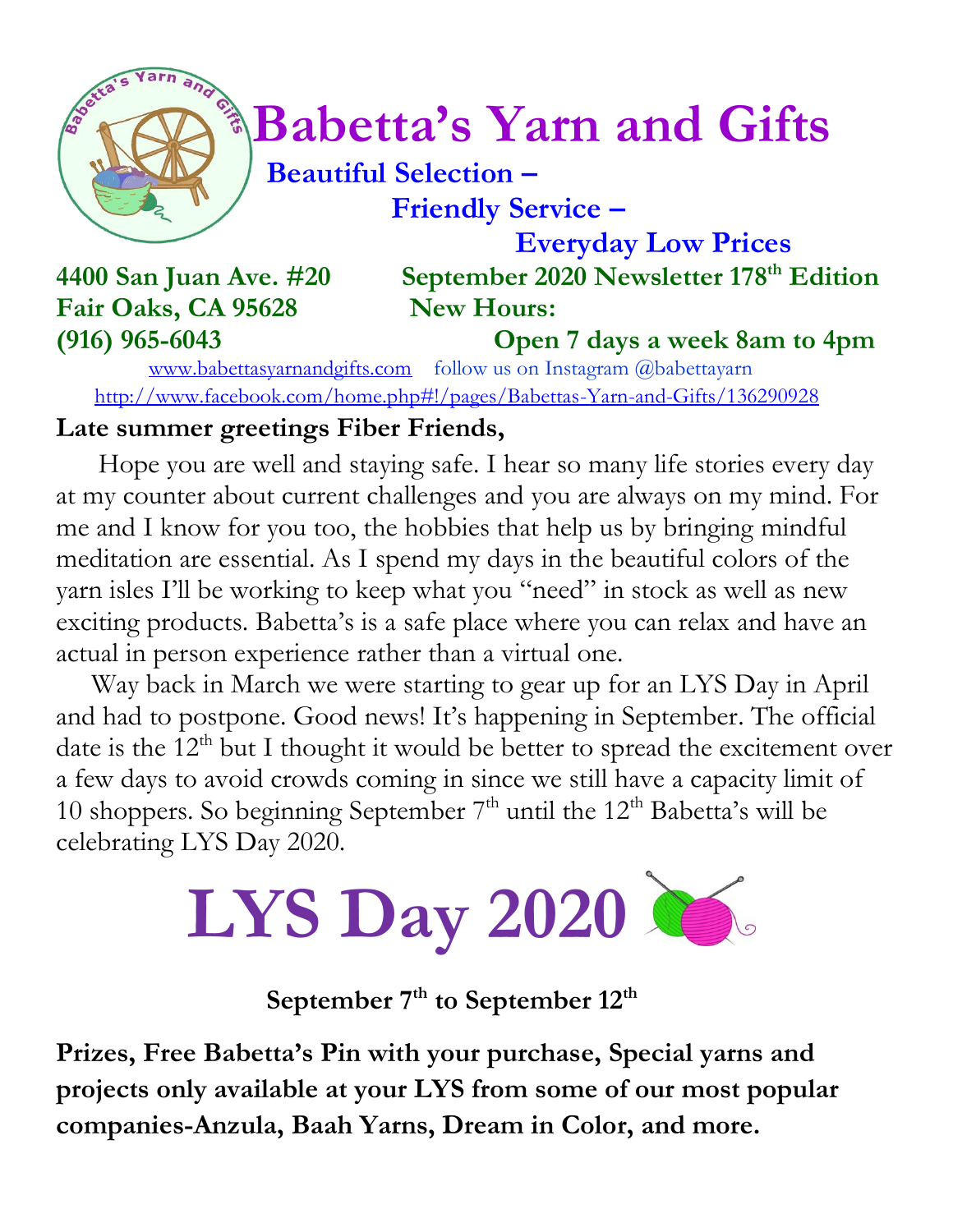#### **LYS DAY 2020 Treasures**









 **Kits from Dream in Color in Smooshy with Cashmere**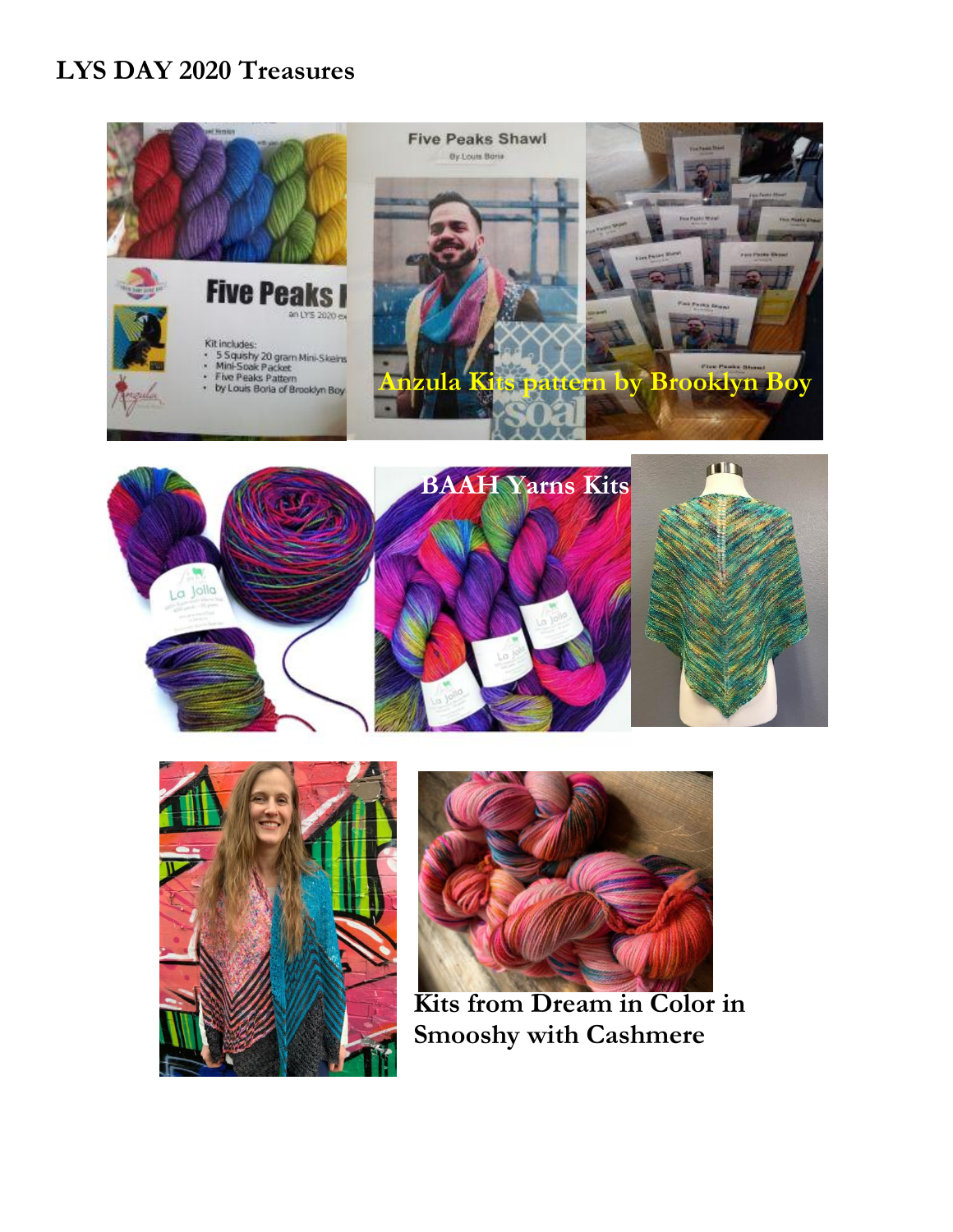#### **What's new?**













Babetta's has joined the Dream in Color Sock-it Club. Every month on the 15<sup>th</sup> from July through January we will receive a new color of their wonderful Smooshy with Cashmere Sock yarn with a companion mini skein for heels and toes. Pictured is the August colorway.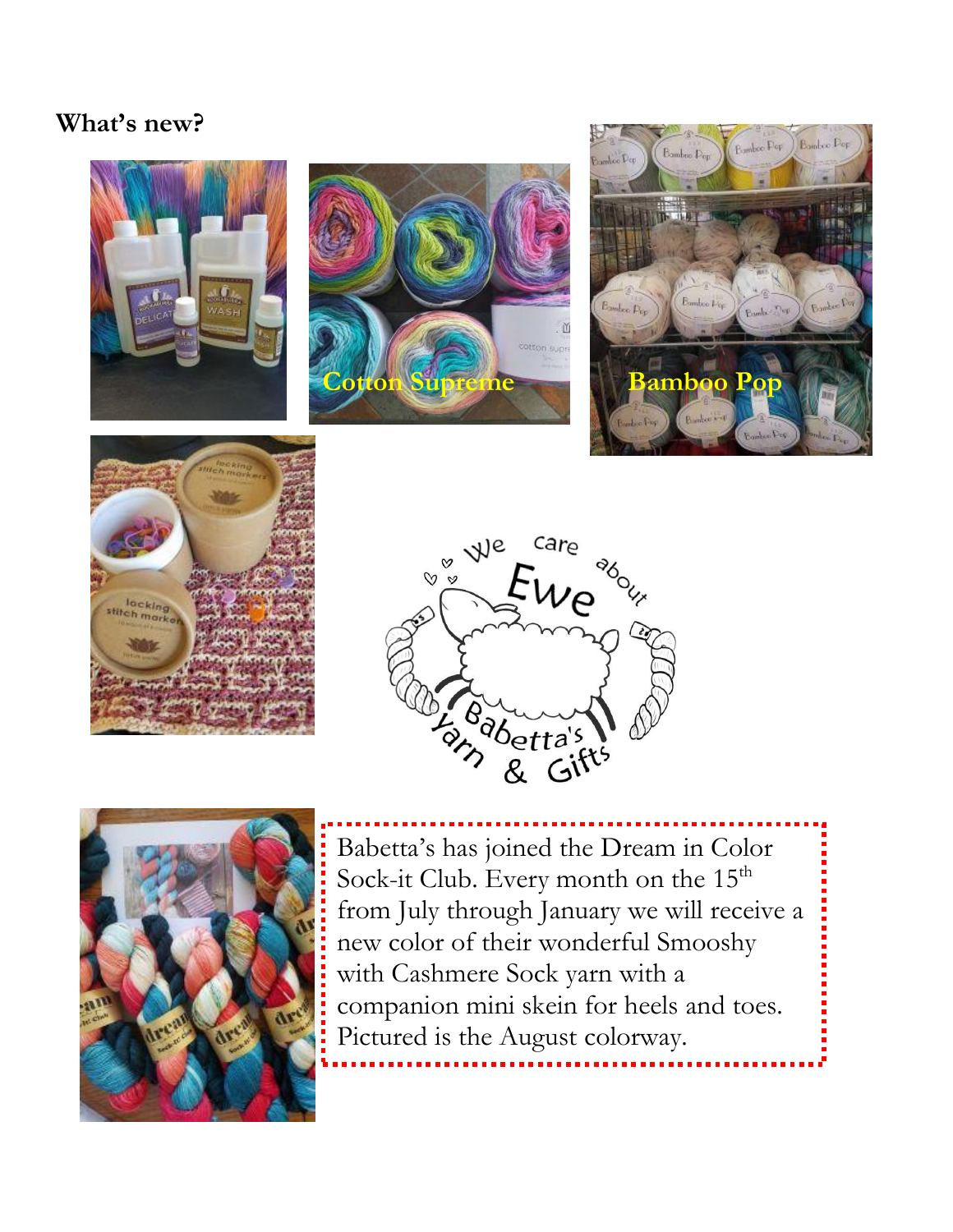#### **Coming soon…**

Our Fall Berroco order with new yarns, Huasco Sock, Queensland Collection Recycled Tweed, Jody Long Ciao, Malabrigo Rasta Pintada collection, and some exciting Hand Dyes from Lana Grossa

#### **Classes for September 2020 at Babetta's 916-965-6043**

 *In our project classes you can learn to knit anything from scarves to socks to felted purses to lace shawls to hats to sweaters. Pick your project and join in the fun. Our knitters inspire each other to try new things by sharing ideas and showing off their latest creation. Sign up for one of our classes and you will receive a coupon for 10% off.*

Pre-registration is required as class sizes are limited. Please choose your dates carefully. Because of scheduling conflicts and complications, make-up classes will only be allowed under special circumstances and individual consideration.

Our project class knitting teacher Maya has been teaching at Babetta's for 15 years and can help you make your fiber dreams come true in a fun and patient atmosphere.

**Tuesdays September 8, 15 & 22** Knitting Project 10:30am – 11:30am fee \$50 FULL Knitting Project 12pm-1pm fee \$50 **Wednesdays September 9, 16 & 23** Knitting Project 10:30am-11:30am fee \$50 Knitting Project 12pm-1pm fee \$50 **Saturdays September 12, 19 & 26** Knitting Project 10:30am-11:30am fee \$50 Knitting Project 12pm-1pm fee \$50 FULL

### **Private Lessons**

Knitting or Crochet \$20 an hour. Call or stop by to schedule. Group Knitting or Crochet Private lessons \$15 an hour per person. Cancellations with less than 24 hour notice will forfeit deposit with exceptions for emergencies. Other cancellations can be transferred to rescheduled lessons or store credit.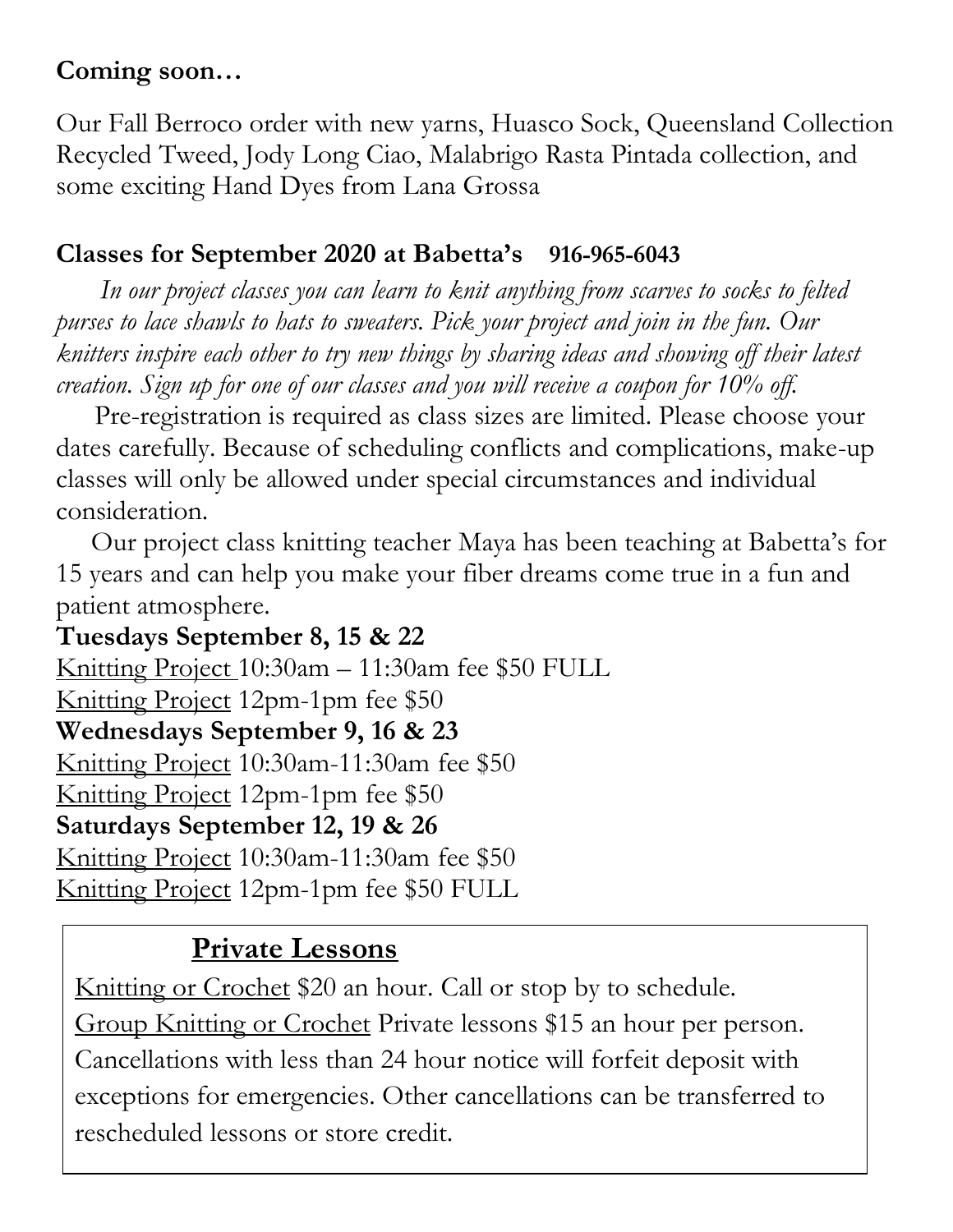

Yashi Iro Sun Hat

by Babetta

Materials: 250 to 270 yards of Yashi Iro Raffia, size H hook, split ring or locking stitch marker

I like to begin circular crochet with a magic circle. If you don't know how you can look up the technique on youtube.

Round 1: sc 6 into magic circle, mark last stitch (the beginning of this hat is worked in a spiral so you will be moving the marker to last stitch before starting a new round.

2sc in 1 st = inc (increase), sc=single crochet, dc=double crochet, slst=slip stitch, rep=repeat

Round 2: inc in each st around  $= 12$ sc Round 3: (sc, inc) rep around  $= 18$ sc Round 4: (sc, sc, inc) rep around  $= 24$ sc Round 5: (sc, sc, sc, inc) rep around  $=$  30sc Round 6: (sc, sc, sc, sc, inc) rep around  $=$  36 Round 7: (sc in the next 5, inc) rep around  $= 42$ Round 8: (sc in the next 6, inc) rep around  $= 48$ Round 9: (sc in the next 7, inc) rep around  $= 54$ Round 10: (sc in the next 8, inc) rep around  $= 60$